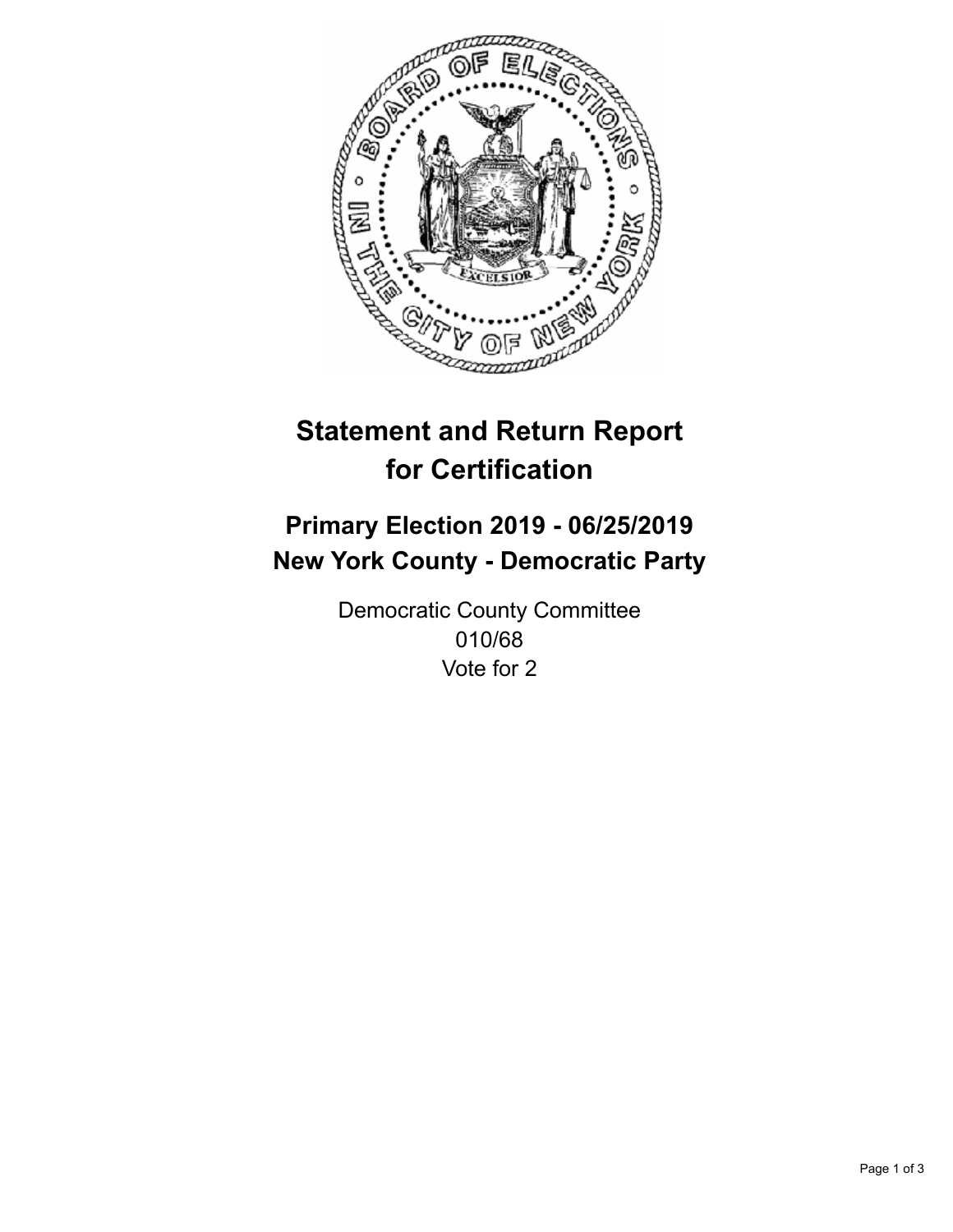

## **Assembly District 68**

| <b>PUBLIC COUNTER</b>                                    | 4 |
|----------------------------------------------------------|---|
| <b>MANUALLY COUNTED EMERGENCY</b>                        | 0 |
| ABSENTEE / MILITARY                                      | 0 |
| AFFIDAVIT                                                | 0 |
| <b>Total Ballots</b>                                     | 4 |
| Less - Inapplicable Federal/Special Presidential Ballots | 0 |
| <b>Total Applicable Ballots</b>                          | 4 |
| <b>VENESSA FLORES</b>                                    | 3 |
| <b>EXODUS MURPHY</b>                                     |   |
| <b>JOHNNY RIVERA</b>                                     | 0 |
| PAUL CHOI (WRITE-IN)                                     |   |
| <b>Total Votes</b>                                       | 5 |
| Unrecorded                                               | 3 |